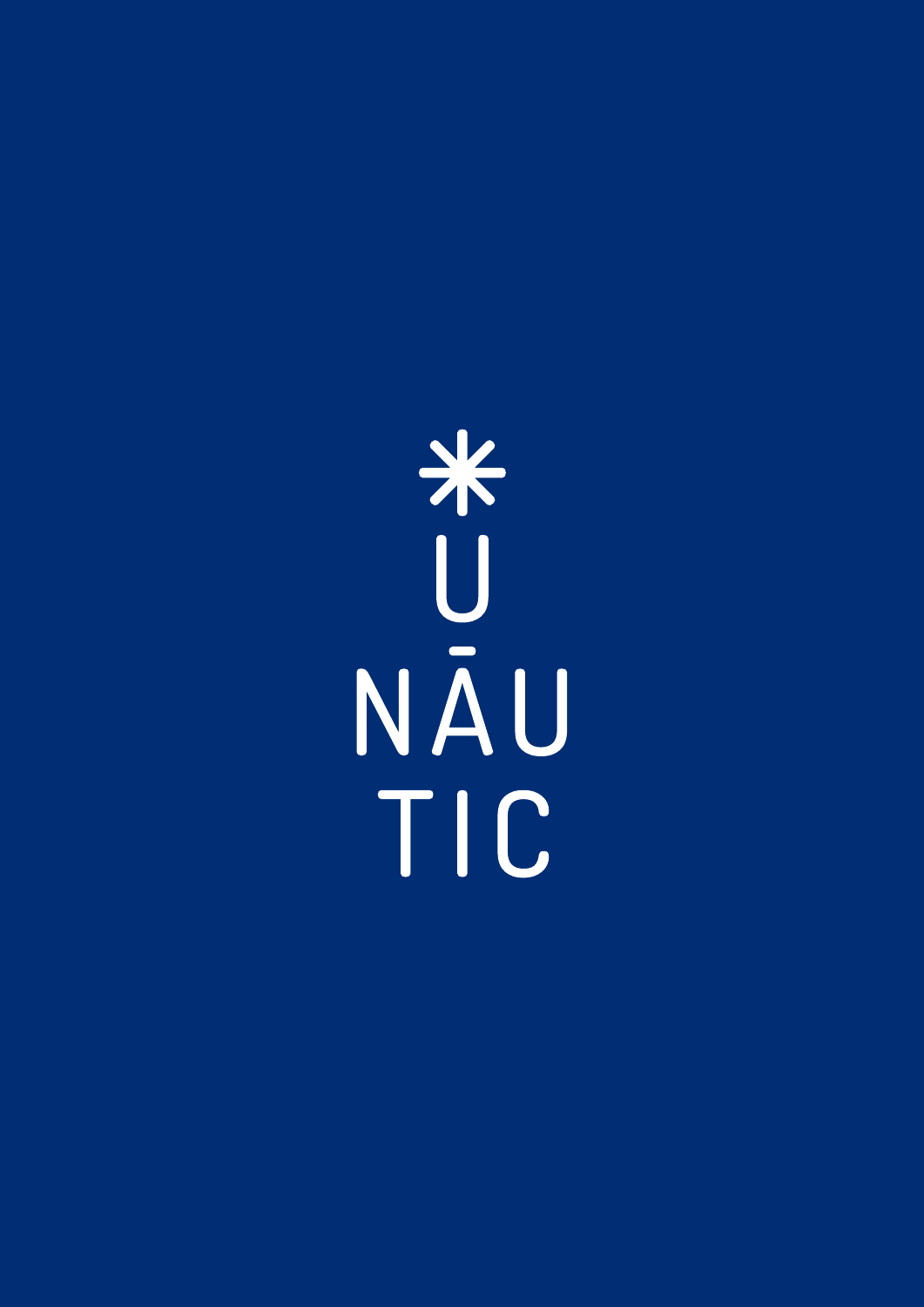

**11:30 - 23:00 \*\*\* 11:30 - 18:30**

### **ENTRANTES** *STARTERS*

• Croquetas caseras variadas (8 uds.) *Variety of homemade croquettes.*

9,50€

00000000

• Gazpacho andaluz (en temporada). *Andalusian "Gazpacho" (seasonal).*

7,50€

• Gambas al ajillo. *Garlic prawns.*

16,00€

• Calamar a la andaluza con alioli. *"Andalusian style" squid with homemade "alioli".*

16,50€



2 4 5 10 11

 $\overline{2}$   $\overline{12}$ 

 $\overline{\phantom{a}}$ 

• Tartar de salmón con aguacate, mango y sésamo. *Salmon Tartar with avocado, mango and sesame.*

#### 16,50€

• Nachos Tex Mex con salsa ranchera y jalapeños. *Nachos Tex Mex with ranchera sauce and jalapeños.* 

13,00€ Extra Pulled pork. +2.00€



 $\bullet$   $\bullet$   $\bullet$   $\bullet$ 

• Rollitos de gambas con verduras y salsa sweetchilli. *Prawn springrolls with veggies and sweet chilli sauce.* 

#### 14,50€

• Ceviche de pulpo local y gambas con cebolla, chile, pimiento, aguacate y leche de tigre. *Local octopus and prawn Ceviche with red onion,* 

*chilli, bell pepper, avocado and "leche de tigre".* 

## **ENSALADAS** *SALADS*

• Ensalada de gambas con mango, sésamo, cilantro y nuestro aderezo "Thai".

*Prawn salad with mango, sesame, coriander and our "Thai" dressing.* 

#### 18,90€



• Ensalada de ventresca de atún con lechugas variadas, tomates cherri y cebolla morada. *Tuna belly Salad with mixed lettuce, Cherry tomato and red onion.*





• Ensalada templada de queso de cabra con brotes variados, frutas del bosque y nuestro aliño casero. *Warm goat cheese Salad with mixed lettuce, berries and our house dressing.*

14,90€



• Ensalada "César" con lechuga variada, pollo marinado, tomates cherri, crutones caseros y aderezo César.

*"Caesar" Salad with mixed lettuce, marinated chicken, Cherry tomato, homemade croutons and Caesar dressing.*

13,00€



# **SÁNDWICHES \*\*\*** *SANDWICHES*

• Sándwich Club (pollo, tomate, lechuga, bacon, queso, huevo y mayonesa).

*Club Sandwich (chicken, tomato, lettuce, bacon, cheese, egg and mayonnaise).* 

11,50€



• Sándwich tostado de jamón de york y queso. *Toasted ham and cheese sandwich.* 

### 4,75€



• Sándwich de atún con tomate, lechuga y mayonesa. *Tuna Sandwich with tomato, lettuce and mayonnaise.*



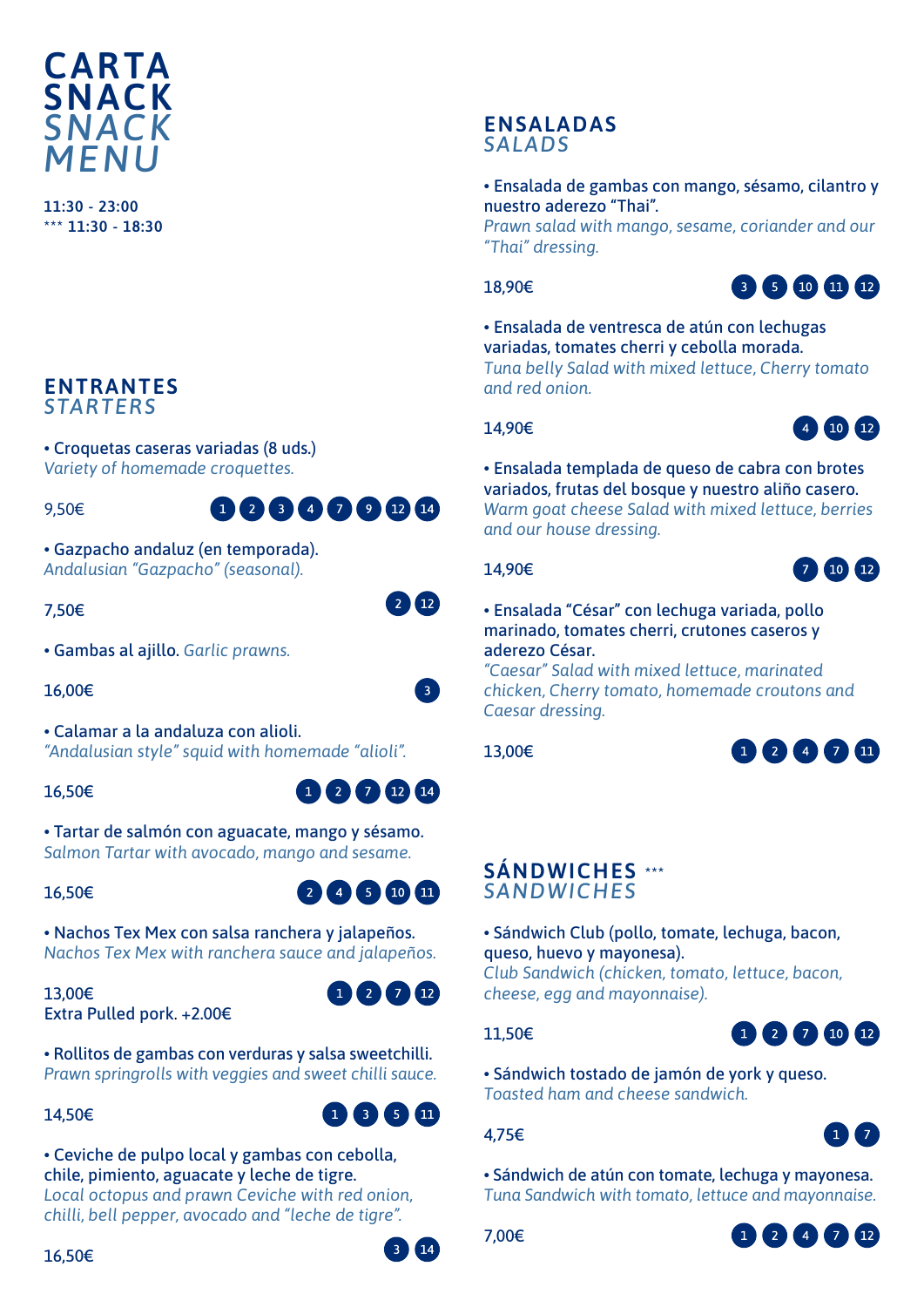### **BOCADILLOS \*\*\*** *BAGUETTES*

• Bocadillo de jamón serrano y queso mahonés con tomate. *Iberian ham and "Mahonés" cheese baguette with tomato.* 

6,80€

• Bocadillo de salmón marinado y aguacate con tomate. *Marinated salmon and avocado baguette with tomato.*

#### 9,50€

 $\left( 1 \right)$   $\left( 4 \right)$ 

 $\mathbf \Omega$ 

• Bocadillo de bacon y queso de cabra con miel. *Goat cheese and bacon baguette with honey.*



• Bocadillo de sobrasada mallorquina y queso mahonés. *Majorcan "sobrasada" and "Mahonés" cheese baguette.*

7,50€



 $2<sup>7</sup>$ 

 $\mathbf{Z}$ 

 $\mathbf{Z}$ 

 $\bullet$   $\bullet$   $\bullet$ 

## **HUEVOS \*\*\*** *EGGS*

• Huevos fritos o revueltos con bacon y patatas fritas. *Fried or scrambled eggs with bacon and fries.* 

9,00€

• Tortilla francesa con ensalada. *French omelette with salad.* 

9,00€

• Tortilla de patata con ensalada. *Spanish omelette with salad.* 

9,00€

## **WOKS Y ASIÁTICO** *WOKS & ASIAN*

• Thai Wok con pollo. *Thai Wok with chicken.*





• Thai Wok con gambas. *Thai Wok with prawns.* 

15,50€



0060m

• Thai Wok con tofu. *Thai Wok with tofu.* 

12,50€

• Curry "Massaman" de pollo con arroz basmati. *Massaman chicken curry with basmati rice.*

12,50€



# **TEX MEX** *TEX-MEX*

• Taco de "Pulled Pork" con cebolla encurtida, jalapeños y nuestra salsa especial.

*Pulled pork Tacos wick pickled onion, jalapeños and our special homemade sauce.*

14,50€



• Taco de "Fish & chips" con zanahoria encurtida y salsa tártara casera.

*Fish & chips Taco with pickled carrot and homemade tartar sauce.*

15,00€



## **HAMBURGUESAS GOURMET**  *GOURMET BURGERS*

• Hamburguesa "U Nàutic" (tomate, lechuga, queso de cabra, cebolla caramelizada, bacon y mermelada de tomate).

*"U Nàutic" Burger (tomato, lettuce, goat cheese, caramelized onion, bacon and tomato jam).* 

13,50€



• Hamburguesa "Xaloc" (tomate, lechuga, queso cheddar, cebolla caramelizada, bacon y salsa casera. *"Xaloc" Burger (tomato, lettuce, cheddar cheese, caramelized onion, bacon and homemade sauce).* 

12,50€

- $\bullet$  2  $\bullet$   $\bullet$
- Hamburguesa "Gregal" (tomate, lechuga, pollo empanado y mayonesa trufada).

*"Gregal" Burger (tomato, lettuce, crispy chicken and truffle mayonnaise).*